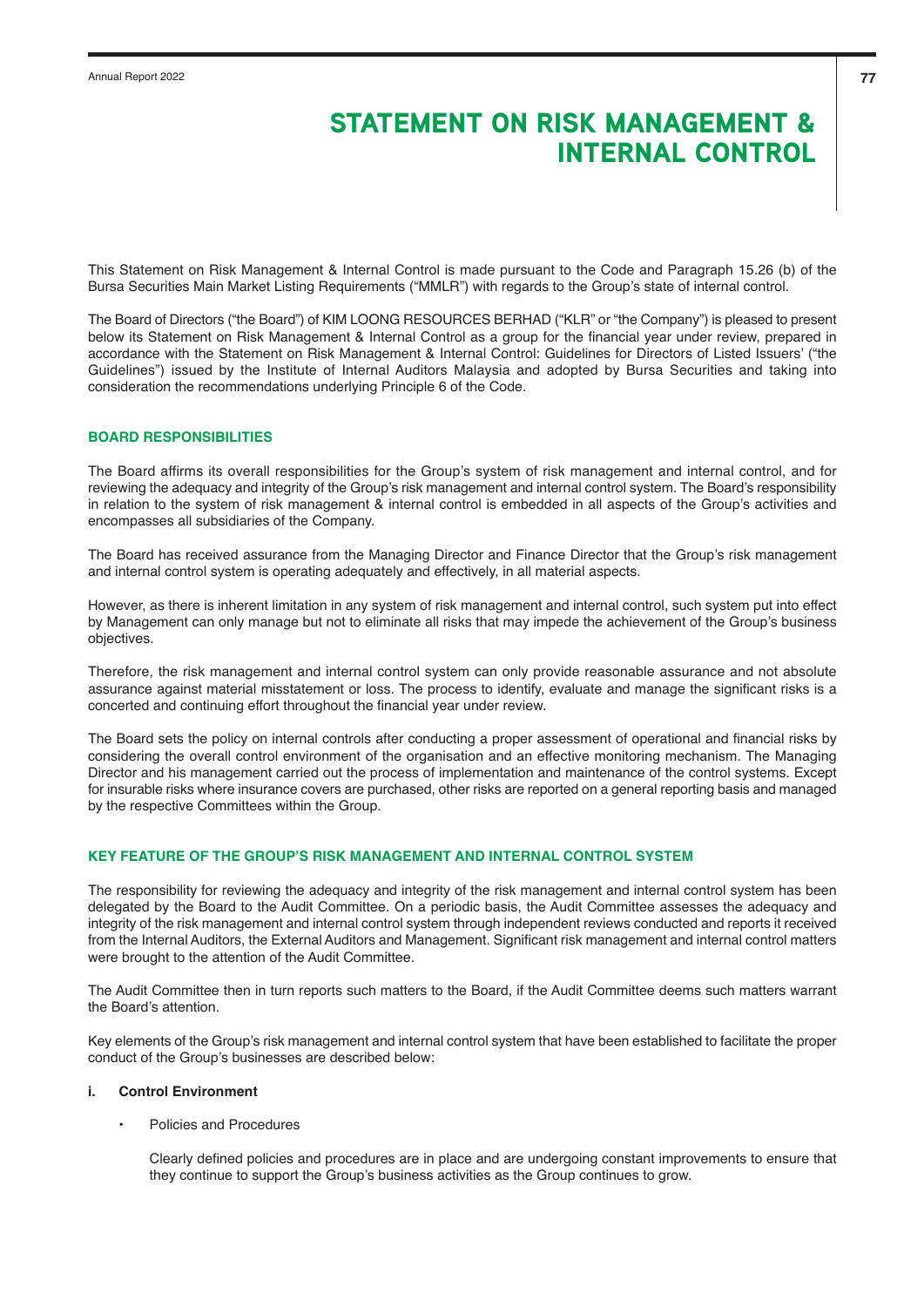(CONT'D)

## **KEY FEATURE OF THE GROUP'S RISK MANAGEMENT AND INTERNAL CONTROL SYSTEM (Cont'd)**

#### **i. Control Environment (Cont'd)**

• Operations Review and Monitoring

Operations of the Group are constantly monitored with up-to-date reports being presented by the Management, which reviews the performance of the Group against budget and prior year performance on a quarterly basis. Variances are carefully analysed, and corrective actions are taken where necessary. Detailed reports on performance review with steps to be taken are presented to Executive Directors periodically.

General Managers visit the Group's estates. During the visits, Estate Managers report on the progress and performance, discuss and resolve the estates' operational and key management issues.

Executive Directors also monitor the performance of the business units through reports produced by external Planting Advisors. The roles of the Planting Advisors and Agronomist are to ensure that the technical aspects of all estates under the Group are based on current best practices in plantation management.

The milling operations are regularly visited by the General Manager. During the visits, they discuss and resolve all operational and key management issues faced by the mill managers.

• Organisational Structure and Authorisation Procedures

The Group maintains a formal organisational structure with clear lines of reporting to the Board, Committees and Senior Management with defined roles and responsibilities, authority limits, review and approval procedures and proper segregation of duties which supports the maintenance of a strong control environment.

Specific responsibilities have been delegated to relevant Committees, all of which have formalised terms of reference.

These Committees have the authority to examine all matters within their scope and report to the Executive Chairman, Managing Director and Executive Directors with their recommendations.

• Human Capital Policy

Guidelines on employment, performance appraisal, training and retention of employees are in place, to ensure that the Group has a team of employees who are well-trained and equipped with all the necessary knowledge, skills and abilities to carry out their responsibility effectively.

Emphasis is being placed on enhancing the quality and ability of employees through training and development.

Employees' competencies are assessed annually through the annual appraisal system and subsequently, further development and training requirements are highlighted for Heads of Departments and business units for follow up.

• Management Style

The Board relies on the experience of the Executive Chairman, Managing Director, Executive Directors and the respective business units' management teams to run and manage the operations and businesses of the Group in an effective and efficient manner.

The Executive Chairman, Managing Director and management adopt a "hands on" approach in managing the businesses of the Group. This enables timely identification and resolution of any significant issues arising.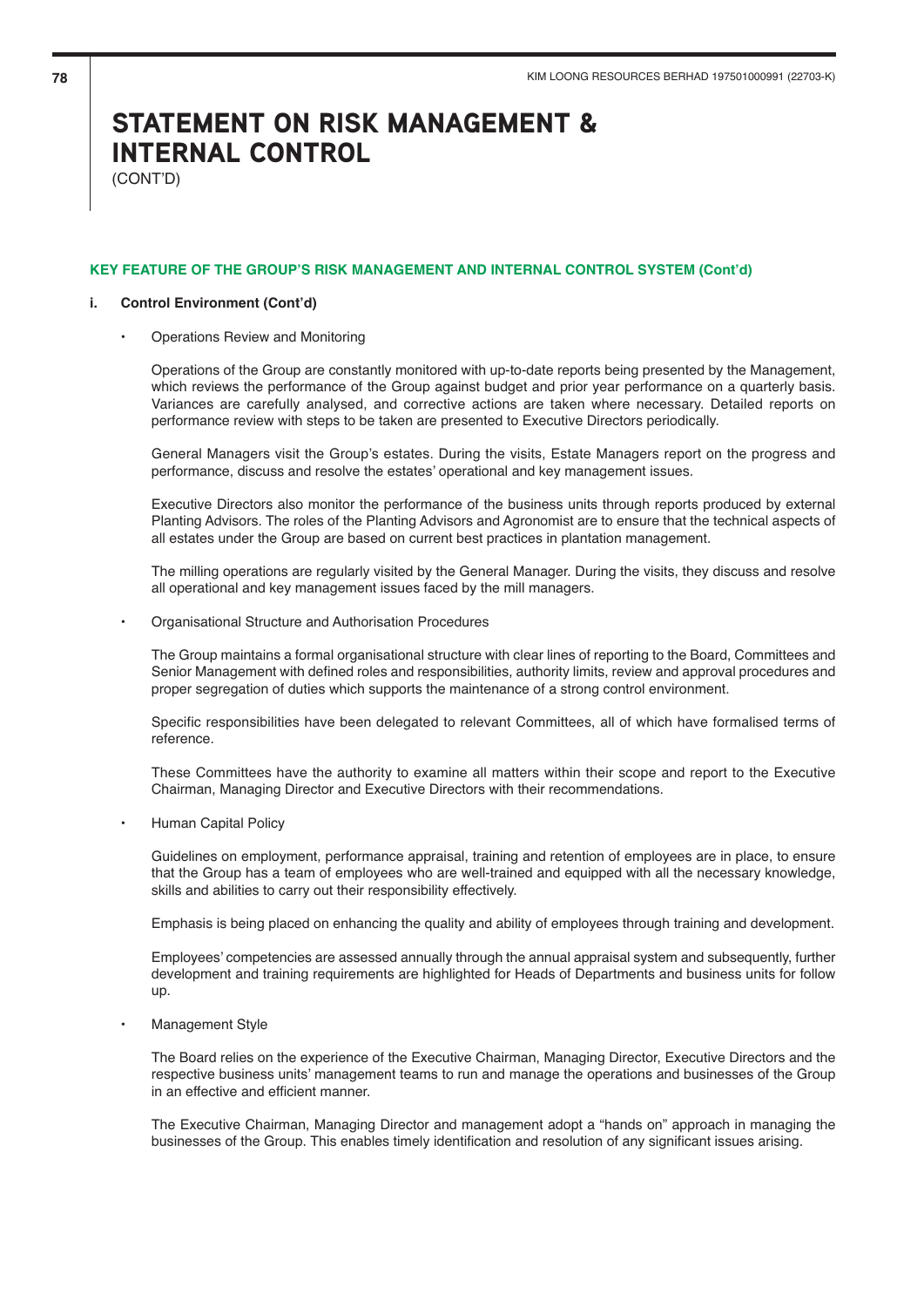(CONT'D)

## **KEY FEATURE OF THE GROUP'S RISK MANAGEMENT AND INTERNAL CONTROL SYSTEM (Cont'd)**

### **i. Control Environment (Cont'd)**

**Quality Control** 

Strong emphasis is placed on ensuring that the Group adheres to health, safety and environmental regulations as required by the various authorities.

• Other Key Elements of Internal Control

Other key elements of procedures established by the Board which provide effective internal control include:

- Centralised functions of finance, treasury administration, human resource, agronomic, marketing and bulk purchases to ensure that uniform policies and procedures are implemented throughout the Group.
- Regular site visits to the operations within the Group by the Senior Management.
- The Finance Department monitors the activities and performance of the subsidiaries through the monthly management accounts and ensures control accounts are reconciled with the subsidiaries' records.
- Adequate insurance and physical safeguarding of major assets are in place to ensure these assets are sufficiently covered against any mishap that may result in material losses to the Group.
- The documented policies and procedures form an integral part of the internal control system to safeguard the Group's assets against material losses and to ensure complete and accurate financial information. The documents consist of memoranda, circulars, manuals and handbooks that are regularly revised and updated to meet operational needs.
- Proposals for major capital expenditure of the Group are reviewed and approved by the Executive Directors.
- Regular Board and management meetings to assess performance of business units.
- All recurrent related party transactions are dealt with in accordance with the MMLR of Bursa Securities. The Audit Committee and the Board review the recurrent related party transactions at the respective meetings of the Audit Committee and the Board.
- Reporting mechanism whereby Executive Directors receive monthly performance and plantation statistic with explanation and justification.
- Code of Business Conduct and other related Policies

In addition, the following Internal Control component have been embedded and defined in the CG Manual to assist the Board in maintaining sound internal control system:

- Code of Ethics and Conduct defines acceptable behaviour for staff in dealing with key stakeholders. The Code is made available to all staff through their respective Head of Department.
- Corporate Integrity Policy Anti Fraud Policy has been developed to define consistent and clear process focussed on the prevention, detection and management of fraud and applies to any irregularity, or suspected irregularity, involving employees as well as shareholders, consultants, vendors, contractors, external parties doing business with employees with the Group.
- Whistle Blowing Policy has been formulated to encourage and provide a channel to employees to report in good faith and in confidence, without fear of reprisals, of concerns about possible improprieties. Allegations of improprieties which have been reported via the whistle blowing channel are appropriately followed up upon and the outcome(s) reported at the Audit Committee meetings.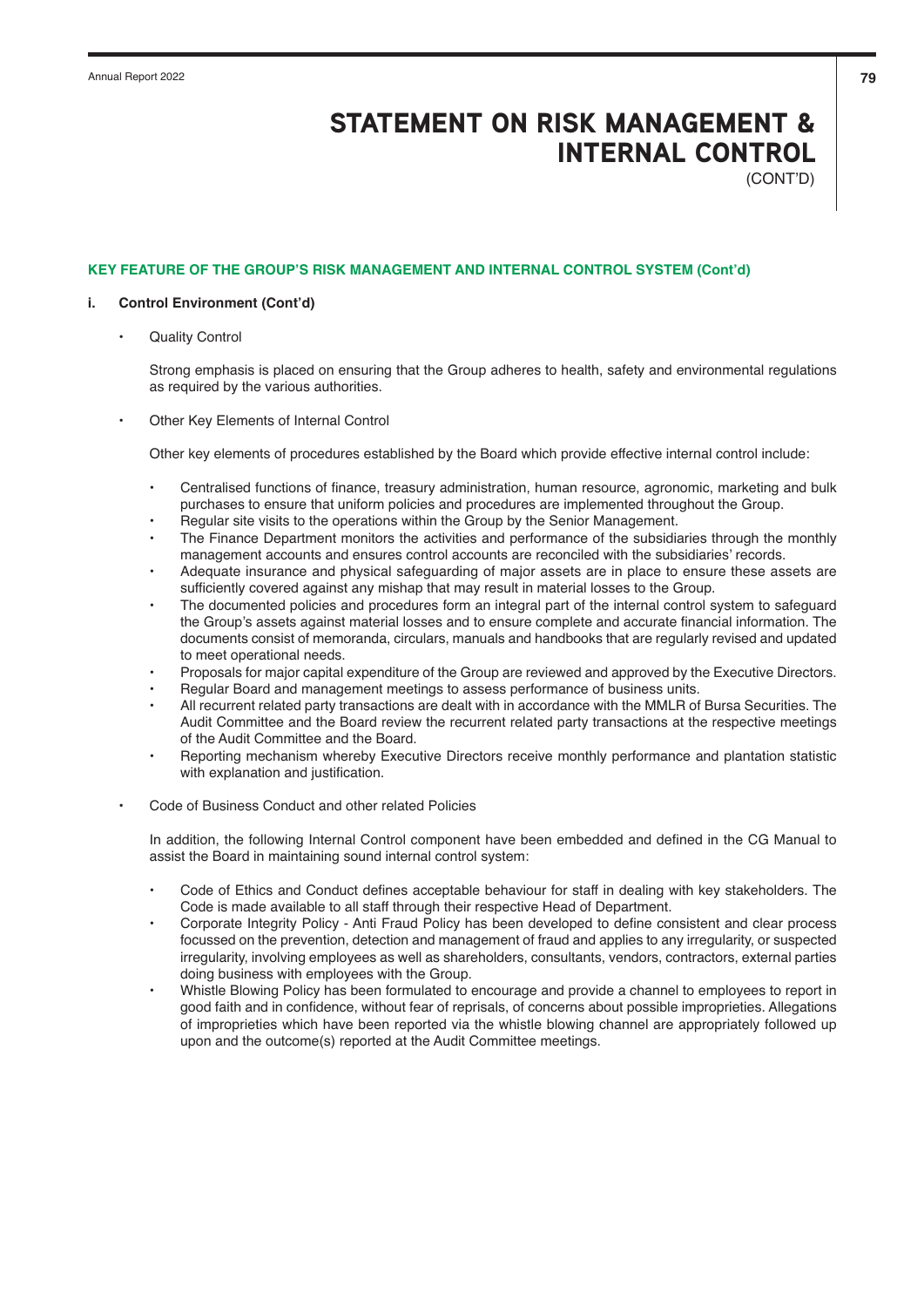(CONT'D)

### **KEY FEATURE OF THE GROUP'S RISK MANAGEMENT AND INTERNAL CONTROL SYSTEM (Cont'd)**

#### **ii. Risk Management Framework**

The Board recognises that risk management is an integral part of the Group's business operations and is important for the achievement of its business objectives. The Group has established a Risk Management and Sustainability Committee ("RMSC") that is chaired by the Managing Director and its members comprising the Executive Directors, Heads of Divisions & Departments ("HODS") and staff from key operations. They have also been trained to identify the risks relating to their areas, the likelihood of these risks occurring, the consequences if they do occur, and the actions being and/or to be taken to manage these risks to the desired level. The risk profiles and risk treatment measures determined from this process are documented in risk registers with each business or operations area having its respective risk register. The risk registers are eventually compiled to form the Group Risk Profile for reporting to the RMSC and the Audit Committee.

Ongoing risk management education and training is provided at management and staff level by members of RMSC.

Risk Management & Sustainability Committee



## Risk Management & Sustainability Committee - Working Group



Note:

The Chairman of the Working Group can be a member of the Risk Management and Sustainability Committee or appointed by the Risk Management and Sustainability Committee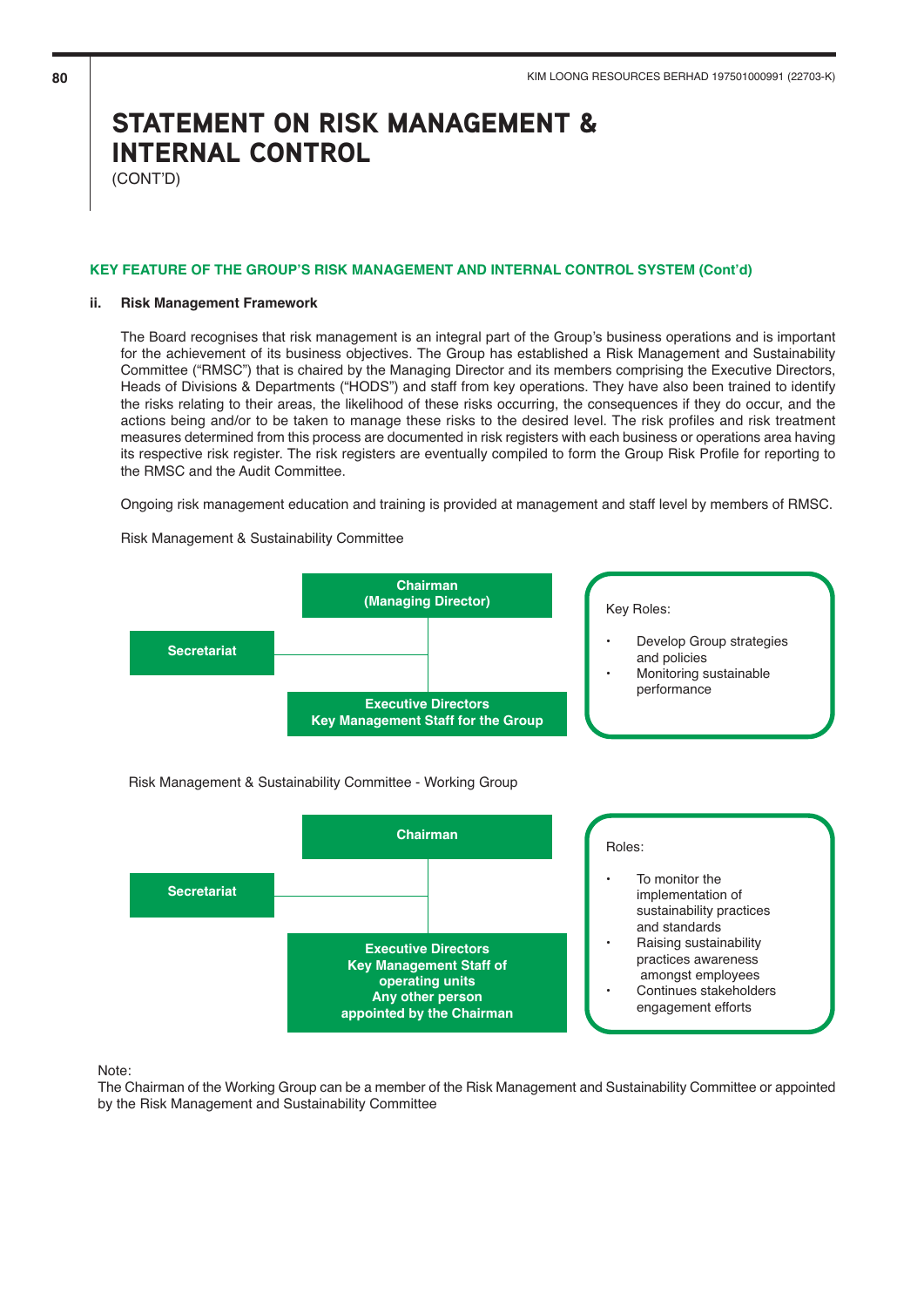(CONT'D)

### **KEY FEATURE OF THE GROUP'S RISK MANAGEMENT AND INTERNAL CONTROL SYSTEM (Cont'd)**

#### **ii. Risk Management Framework (Cont'd)**

#### **Significant risks identified for the financial year ended 31 January 2022**

## **Anti Corruption and Anti Bribery**

The Malaysian Anti-Corruption Commission (Amendment) Bill 2018 was gazetted on 4 May 2018 as the MACC Amendment Act 2018. The enforcement of provisions on corporate liability became effective on 1 June 2020. The provisions criminalise a commercial organisation if a person associated with it corruptly gives, agrees to give, promises or offers to any person any gratification with intent to obtain or retain business, or an advantage in the conduct of business, for the organisation. The Group has formulated policies and procedures, which will be reviewed regularly, to mitigate the potential risks.

## **COVID-19**

The unprecedented COVID-19 pandemic has severely impacted the global economy. In Malaysia, to contain the spread of COVID-19, the Government imposed movement control measures but allowed industries providing essential services including the oil palm industry to operate provided they employ risk mitigation measures.

The Group's estates and mills have been operating largely as usual as these activities are classified as essential services. With the safety and health of our employees, contractors and stakeholders in mind, the Group implemented measures which included daily temperature screening for employees and visitors, the distribution of masks and hand sanitisers to employees, increased the frequency of disinfection of work spaces, vehicles and living quarters, restricted the non-essential movement of personnel and visitors to and from our properties and put in place safe distancing practices, amongst others.

Other key risks and actions taken are summarised below:

| <b>Risk Category</b>            | <b>Description &amp; Impact</b>                                                                                                                                                        | <b>Mitigation Measures</b>                                                                                                                                                                                                                                                                    |
|---------------------------------|----------------------------------------------------------------------------------------------------------------------------------------------------------------------------------------|-----------------------------------------------------------------------------------------------------------------------------------------------------------------------------------------------------------------------------------------------------------------------------------------------|
| <b>Operational Risk:</b>        |                                                                                                                                                                                        |                                                                                                                                                                                                                                                                                               |
| Escalating<br>operational costs | Escalating operational costs due to external<br>factors e.g. the risk of increasing labour<br>cost, weak Ringgit, increase in inflation and<br>also due to increase in the size of the | We apply close monitoring and adherence to<br>the approved budget to keep our costs in<br>check.                                                                                                                                                                                              |
|                                 | Group and commercial undertakings.                                                                                                                                                     | The Group is constantly improving its<br>productivity through efficient management of<br>its labour force, introducing better tools to<br>work with and mechanization in selected<br>operational areas including consolidation and<br>automation of the mills to be more labour<br>efficient. |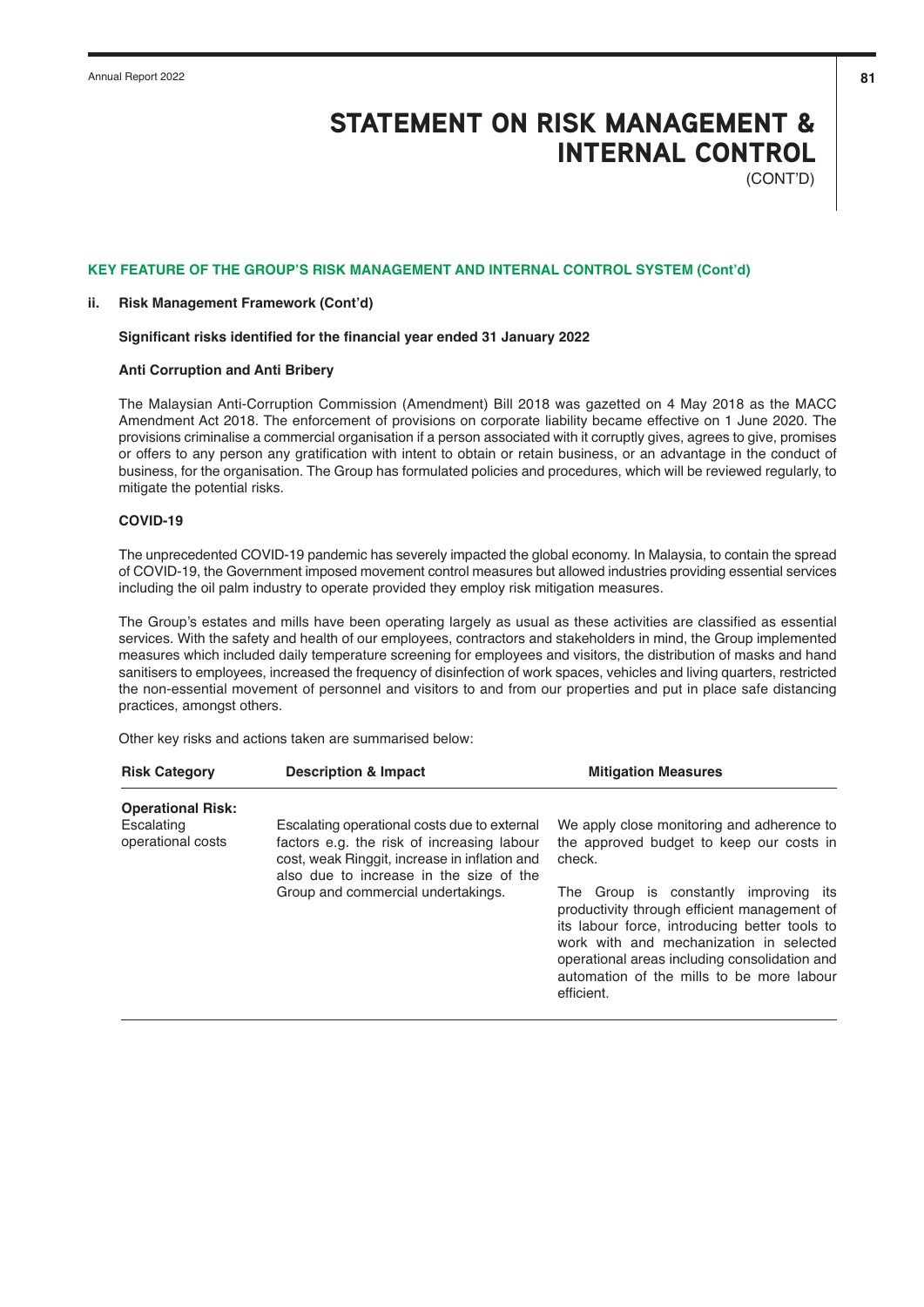(CONT'D)

## **KEY FEATURE OF THE GROUP'S RISK MANAGEMENT AND INTERNAL CONTROL SYSTEM (Cont'd)**

## **ii. Risk Management Framework (Cont'd)**

| <b>Risk Category</b>                                                                                                                                           | <b>Description &amp; Impact</b>                                                                                                                                                                                                                                                                                                                                                                            | <b>Mitigation Measures</b>                                                                                                                                                                                                                                                                                                                                                                                                                         |
|----------------------------------------------------------------------------------------------------------------------------------------------------------------|------------------------------------------------------------------------------------------------------------------------------------------------------------------------------------------------------------------------------------------------------------------------------------------------------------------------------------------------------------------------------------------------------------|----------------------------------------------------------------------------------------------------------------------------------------------------------------------------------------------------------------------------------------------------------------------------------------------------------------------------------------------------------------------------------------------------------------------------------------------------|
| <b>Operational Risk:</b><br>Inability to achieve<br>optimum oil yield per<br>hectare due to ageing<br>palm tree profile<br>affecting overall palm<br>oil yield | The factors that influence the yield of Fresh<br>Fruit Bunches ("FFB") include the age and<br>maturity of oil palms. Their prime productive<br>period is at year 10 through 20 after planting.<br>Thus, it is advisable for plantation companies<br>to consider replanting after the palm age<br>attained above 20 years to ensure continuous<br>long-term efficient production and sustainable<br>yields. | We structured our replanting programme on a<br>rolling basis to minimise the effect on FFB<br>production in any given year. We have<br>embarked on the programme since year 2009<br>and will continue until the age profile of our<br>plantation is fully optimized.                                                                                                                                                                               |
|                                                                                                                                                                | However, newly planted oil palms do not<br>yield FFB until they reach harvestable age,<br>which is about two and half years after<br>planting, and the yield of young trees are<br>significantly lower than the yield of mature<br>trees. Our replanting programme has a<br>short to medium term impact on the FFB<br>production which in turn may affect our<br>revenue and margins.                      |                                                                                                                                                                                                                                                                                                                                                                                                                                                    |
| <b>Foreign Currency</b><br>and Commodity<br><b>Price Risks:</b>                                                                                                |                                                                                                                                                                                                                                                                                                                                                                                                            |                                                                                                                                                                                                                                                                                                                                                                                                                                                    |
| Fluctuation of local<br>and international<br>commodity prices<br>affecting prices of<br>FFB, CPO and other<br>palm oil milling<br>products                     | Fluctuation in exchange rate between USD<br>and Ringgit Malaysia could have adverse<br>effect on palm oil prices.<br>Change in import tariff on palm oil by major<br>importing countries may affect palm oil<br>prices which could impact the Group's<br>revenue and profits. Globally, the palm oil<br>competes with other edible oils, such as<br>soybean oil.                                           | The Management constantly monitor the<br>movement in palm oil commodity prices and<br>may take steps to mitigate unfavourable<br>movement in commodity prices, where<br>necessary, to reduce the impact on the<br>Group's financial performance. To achieve<br>this, the Group may use derivatives such as<br>Futures and Swap contract to hedge against<br>cash flow risks faced by the Group arising<br>from its forecasted probable production. |
|                                                                                                                                                                | Our profit may be impacted by the<br>fluctuation of palm oil prices which may<br>result in a lower profit. A prolonged low<br>palm oil prices would have a material                                                                                                                                                                                                                                        |                                                                                                                                                                                                                                                                                                                                                                                                                                                    |

adverse effect on the Group's cash flows

and profits.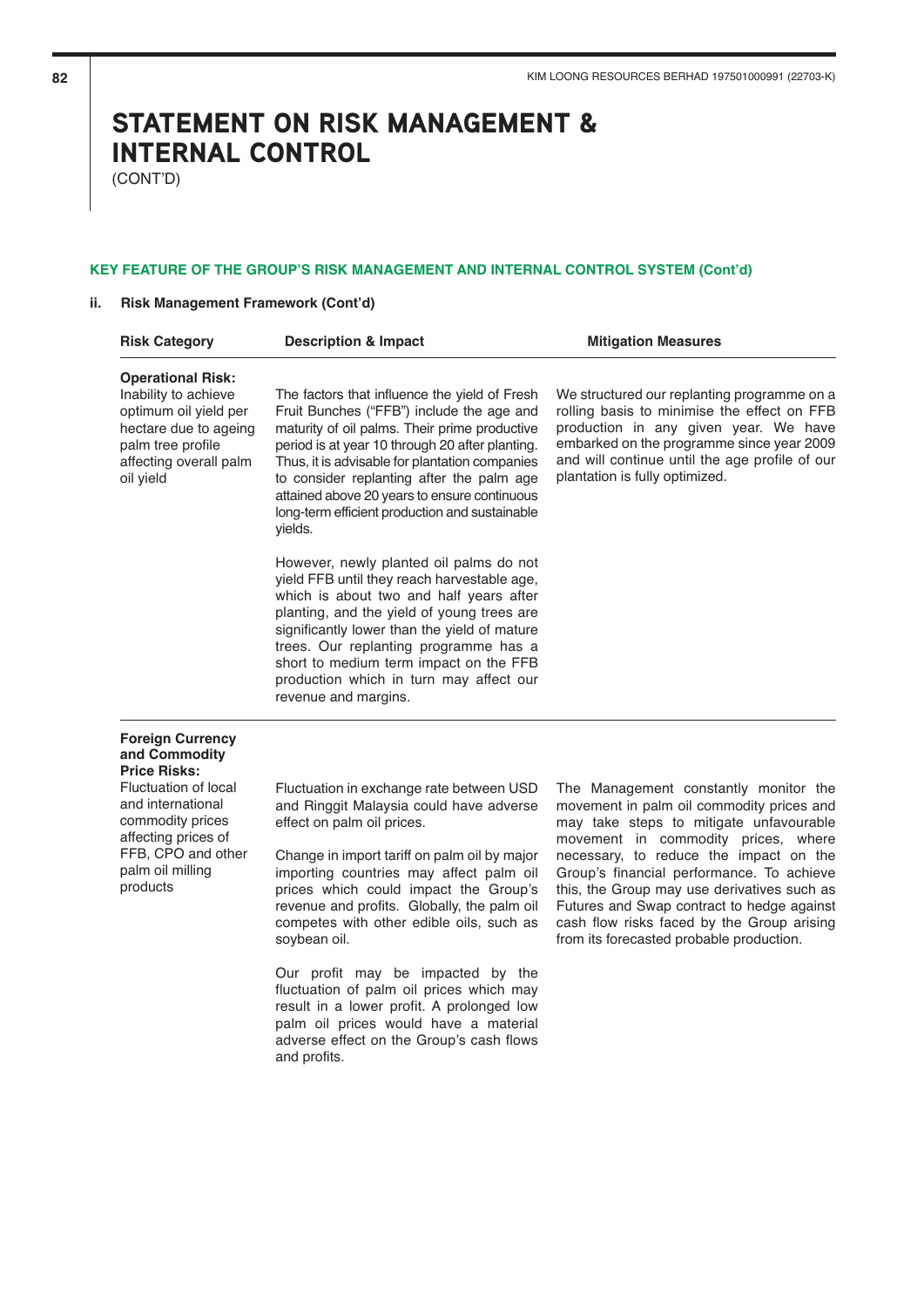(CONT'D)

## **KEY FEATURE OF THE GROUP'S RISK MANAGEMENT AND INTERNAL CONTROL SYSTEM (Cont'd)**

## **ii. Risk Management Framework (Cont'd)**

| <b>Risk Category</b>                                                                                                     | <b>Description &amp; Impact</b>                                                                                                                                                                                                                                                                                                                                       | <b>Mitigation Measures</b>                                                                                                                                                                                                                                                   |
|--------------------------------------------------------------------------------------------------------------------------|-----------------------------------------------------------------------------------------------------------------------------------------------------------------------------------------------------------------------------------------------------------------------------------------------------------------------------------------------------------------------|------------------------------------------------------------------------------------------------------------------------------------------------------------------------------------------------------------------------------------------------------------------------------|
| <b>Environmental Risk:</b><br>Erratic weather<br>conditions impacting<br>operation                                       | Unfavourable weather such as prolonged<br>dry weather and excessive rainfalls may<br>affect FFB production and evacuation.<br>Dry weather may also affect water supply<br>to employees' quarters.                                                                                                                                                                     | We have provided sufficient budget for the<br>maintenance of infrastructure within our<br>Additional<br>estates.<br>ponds<br>are<br>also<br>progressively constructed and existing ponds<br>are deepened especially to meet the<br>requirements of the FFB processing mills. |
|                                                                                                                          |                                                                                                                                                                                                                                                                                                                                                                       | Our estates continuously explore new<br>methods and innovation e.g., tube-well<br>systems were introduced to mitigate drought<br>conditions.                                                                                                                                 |
| <b>Human Resource</b><br>and Labour<br><b>Shortage Risks:</b><br>High dependency on<br>foreign labour                    | Due to difficulties in securing local labour,<br>our plantation is highly dependent on<br>foreign workers especially from Indonesia<br>Philippines for its operations.<br>and<br>Additionally, policy changes, increased<br>competition and intensified scrutiny of<br>labour may impact our operations, which in<br>turn leads to decrease in revenue and<br>profit. | We have taken several initiatives to improve<br>the relationship with our existing workers so<br>that they can assist in recruitment.<br>Relationship with the local authorities and<br>recruiting agents has been emphasized to<br>assist in the recruitment process.       |
| Organisation<br><b>Capability Risk:</b><br>Ensuring Group has<br>a talent pool with<br>right competency and<br>skillsets | Pool of talent with right skill-sets and<br>competency is necessary to ensure<br>continuous growth of the Group.                                                                                                                                                                                                                                                      | Apart from external trainings, in-house training<br>programmes are developed for our employees<br>to bridge the competency gap.                                                                                                                                              |
| <b>Competition Risk:</b><br>Competition for FFB<br>supply                                                                | The palm oil industry is highly competitive.<br>The Group faces stiff competition for the<br>supply of FFB locally as a large proportion<br>of FFB supply is from external suppliers.                                                                                                                                                                                 | The Group has progressively reviewed and<br>strengthened our marketing strategy and<br>approach.                                                                                                                                                                             |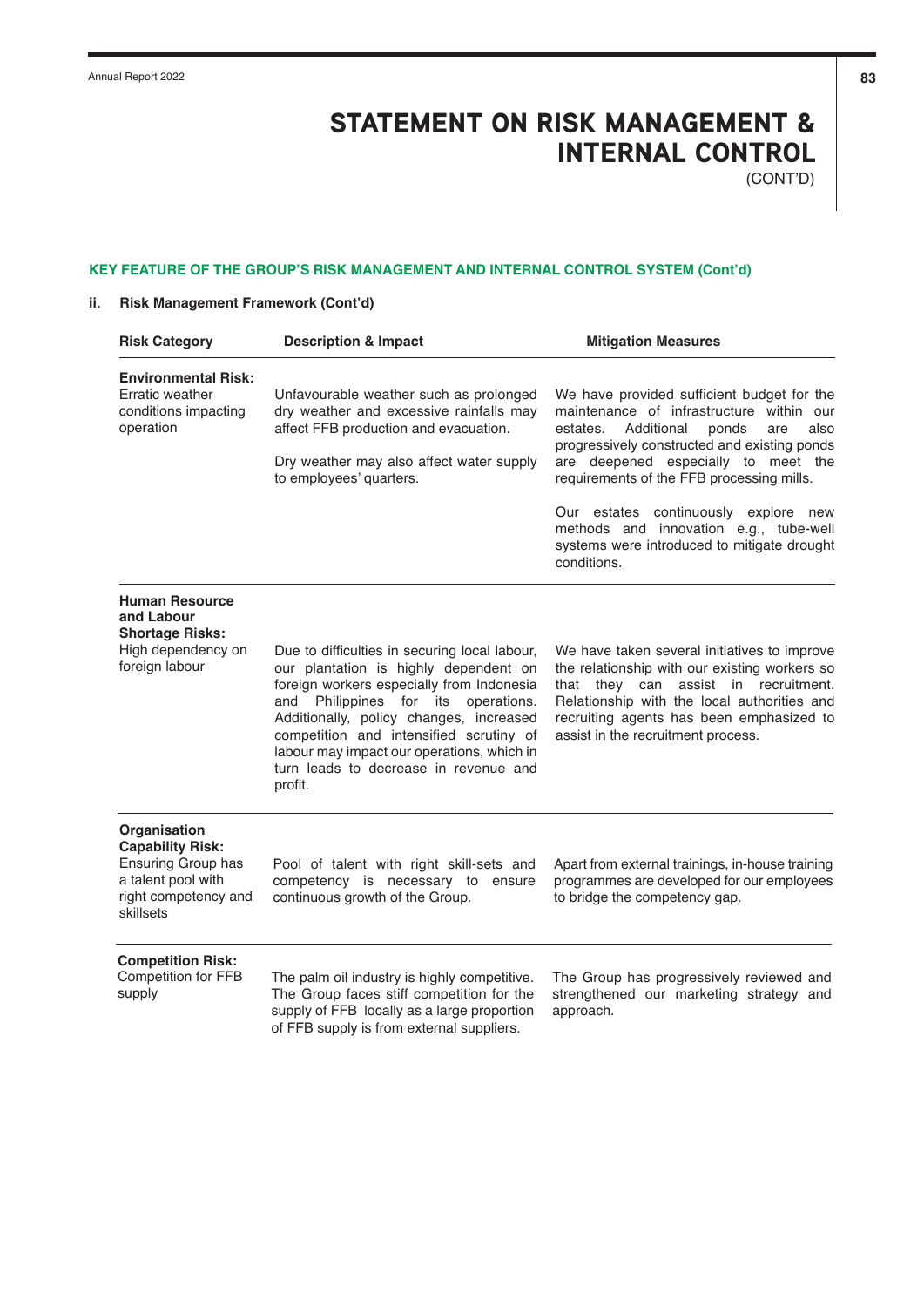(CONT'D)

#### **KEY FEATURE OF THE GROUP'S RISK MANAGEMENT AND INTERNAL CONTROL SYSTEM (Cont'd)**

### **iii. Internal Audit Function**

The roles, responsibilities and activities of the Internal Audit function are described and detailed on pages 89 to 90 under the Report of the Audit Committee in this Annual Report. There were neither major weaknesses in the system identified during the year, nor have any of the reported weaknesses resulted in material losses or contingencies requiring disclosure in the Annual Report. Those areas of non-compliance with the procedures and policies and those which require improvements as highlighted by the Internal Auditors during the period are being addressed.

#### **iv. Information and Communication**

Information critical to meeting the Group's business objectives are communicated through established reporting lines across the Group. This is to ensure that matters that require the Board and Senior Management's attention are highlighted for review, deliberation and resolution on a timely basis.

### **v. Review and Monitoring Process**

The Group's management teams carry out monthly monitoring and review of the Group's operations and performance, including financial results and forecasts for all business operations within the Group.

In addition to the above, scheduled and ad-hoc meetings are held at operational and management levels to identify, discuss and resolve business and operational issues as and when necessary. The Board monitors the Group's performance by reviewing its quarterly results and operations and examines the announcement to Bursa Securities. These are usually reviewed by the Audit Committee before they are tabled to the Board for approval.

## **CONFIDENTIAL REPORTING**

The Group's Whistle-blowing policy enables staff, in confidence, to raise concerns about possible improprieties in financial and other matters and to do so without fear of reprisal. Details of the policy are set out on the Company's website at www.kimloong.com.my. The Audit Committee receives reports on whistleblowing incidents and remains satisfied that the procedures in place are satisfactory to enable independent investigation and follow up action of all matters reported. No major issues have been reported in financial year 2022 (major issues being defined for this purpose as matters having a financial impact greater than RM10,000).

## **ASSURANCE PROVIDED BY THE MANAGING DIRECTOR AND FINANCE DIRECTOR**

In line with the Guidelines, the Managing Director and Finance Director have provided assurance to the Board that the Group's risk management and internal control systems have been operated adequately and effectively, in all material aspects, to meet the Group's business objectives during the financial year under review.

The Managing Director and Finance Director have in turn obtained relevant assurance from the business heads in the Group.